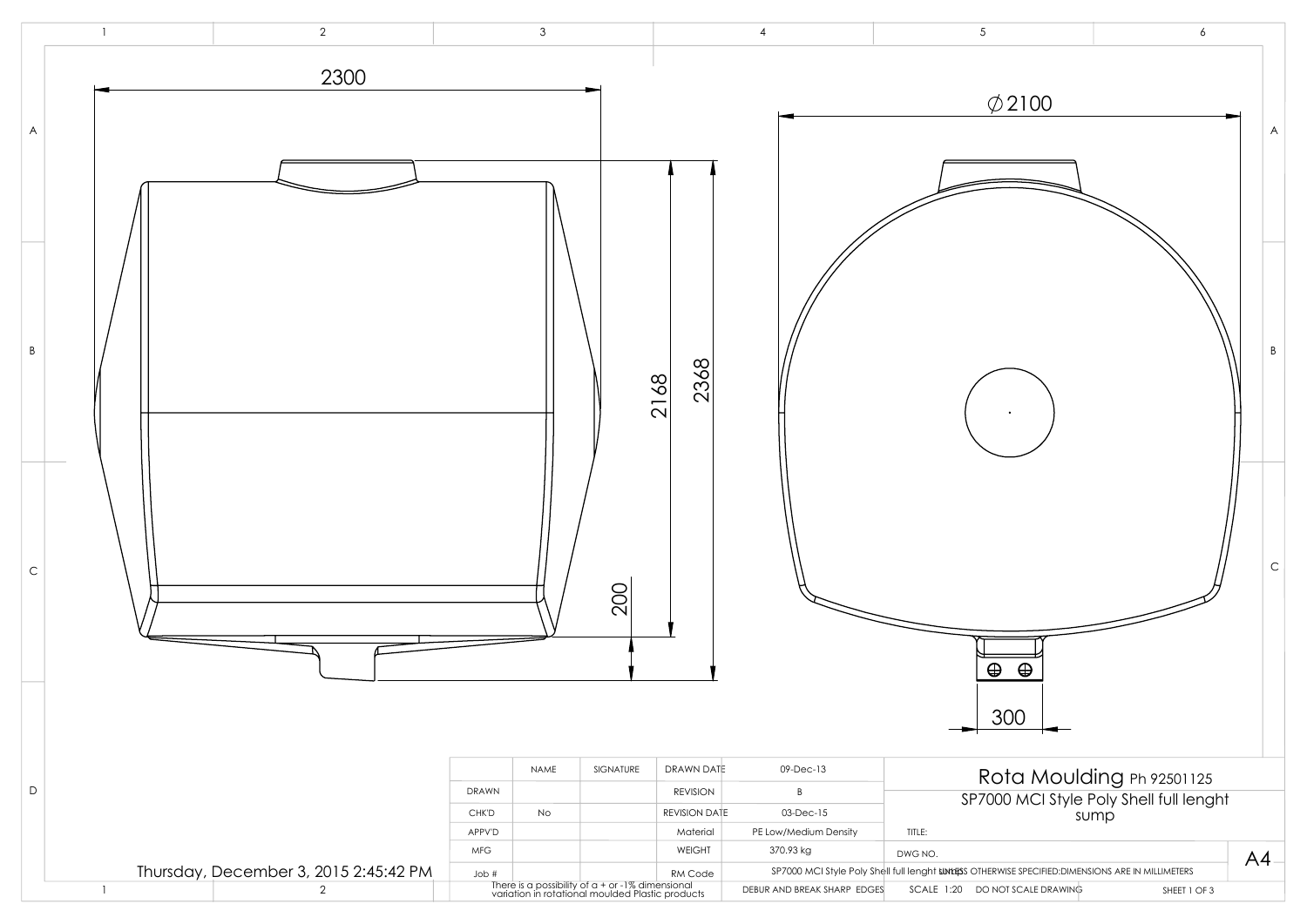|                |                | $\overline{2}$                        |             | 3    |                                                                                                        |                 |                             | 5                                                                                                  | 6                                               |    |
|----------------|----------------|---------------------------------------|-------------|------|--------------------------------------------------------------------------------------------------------|-----------------|-----------------------------|----------------------------------------------------------------------------------------------------|-------------------------------------------------|----|
| $\overline{A}$ |                |                                       |             |      |                                                                                                        |                 |                             |                                                                                                    |                                                 | A  |
| B              |                |                                       |             |      |                                                                                                        |                 |                             |                                                                                                    |                                                 | B  |
| C              |                |                                       |             |      |                                                                                                        |                 |                             |                                                                                                    |                                                 | C  |
|                |                |                                       |             | NAME | SIGNATURE                                                                                              | DRAWN DATE      | 09-Dec-13                   |                                                                                                    | Rota Moulding Ph 92501125                       |    |
| D              |                |                                       | DRAWN       |      |                                                                                                        | <b>REVISION</b> | B                           |                                                                                                    |                                                 |    |
|                |                |                                       | CHK'D       | No   |                                                                                                        | REVISION DATE   | 03-Dec-15                   |                                                                                                    | SP7000 MCI Style Poly Shell full lenght<br>sump |    |
|                |                |                                       | APPV'D      |      |                                                                                                        | Material        | PE Low/Medium Density       | TITLE:                                                                                             |                                                 |    |
|                |                |                                       | ${\sf MFG}$ |      |                                                                                                        | WEIGHT          | 370.93 kg                   | DWG NO.                                                                                            |                                                 | AA |
|                |                | Thursday, December 3, 2015 2:45:42 PM | Job #       |      |                                                                                                        | RM Code         |                             | SP7000 MCI Style Poly Shell full lenght surfiss OTHERWISE SPECIFIED: DIMENSIONS ARE IN MILLIMETERS |                                                 |    |
|                | $\overline{1}$ | $\overline{2}$                        |             |      | There is a possibility of $a + or$ -1% dimensional<br>variation in rotational moulded Plastic products |                 | DEBUR AND BREAK SHARP EDGES | SCALE 1:20 DO NOT SCALE DRAWING                                                                    | SHEET 2 OF 3                                    |    |